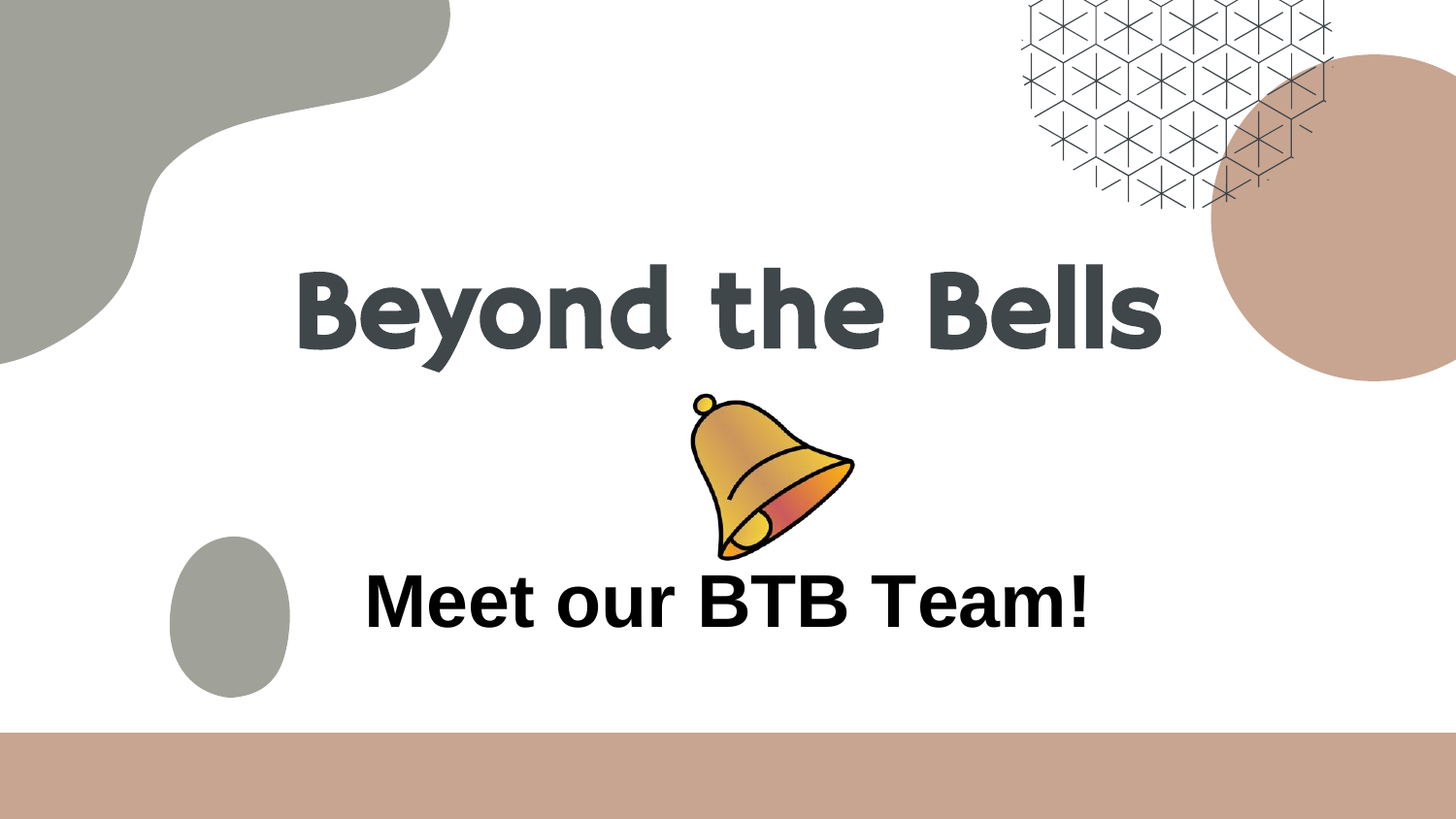## Program Coordinator



Pallavi Dadhwal

Pallavi is a 3rd grade teacher at Grant Wood! She graduated from St. Ambrose University and began teaching during the 20 - 21 school year. She enjoys spending time with her family and cooking!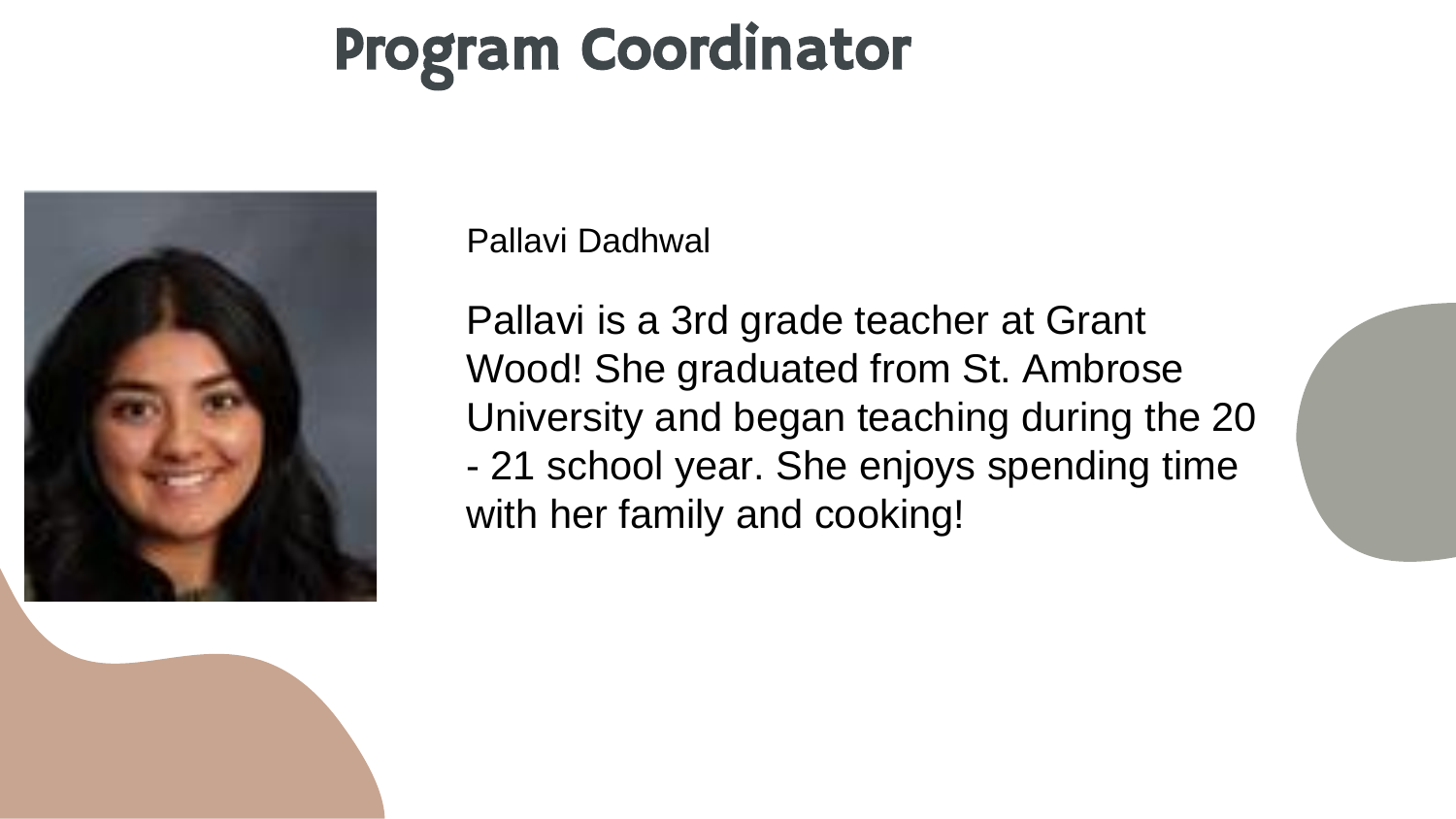### Youth Mentor



Glenda Allison Glaser

Glenda has completed education course work in Early Childhood and is currently a paraprofessional at Grant Wood. Glenda enjoys spending time with her 8 year old daughter and shopping! Glenda was a supervisor and a preschool teacher for 6 years before being employed at Grant Wood.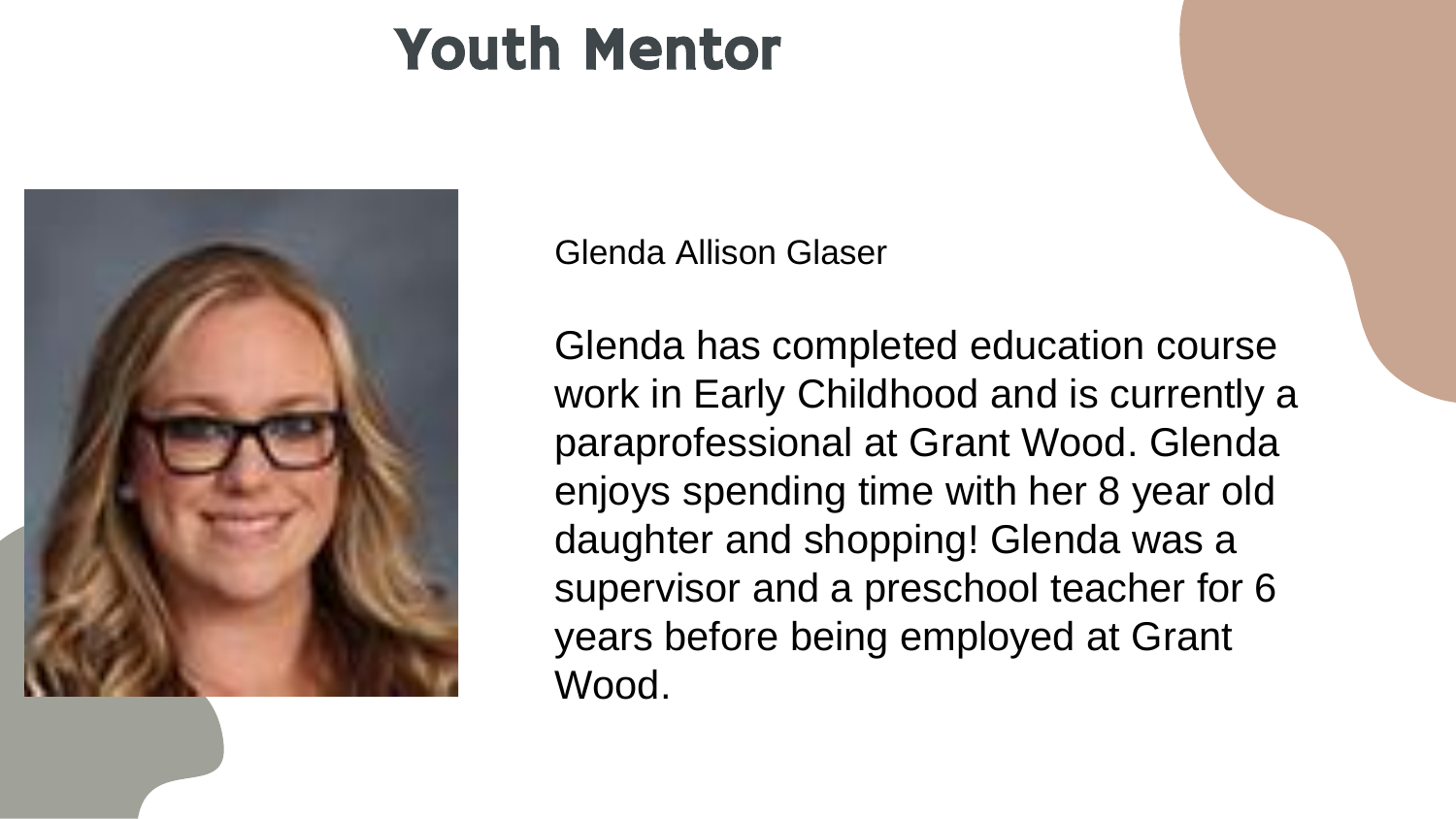## **Americorps Reading Tutor**



-Tony Thanh Nguyen

Tony graduated high school and is now enrolled in our Reading Corps program here at Grant Wood. Tony enjoys playing with his cat and playing chess! Tony has previously worked at a children's restaurant as a party planner.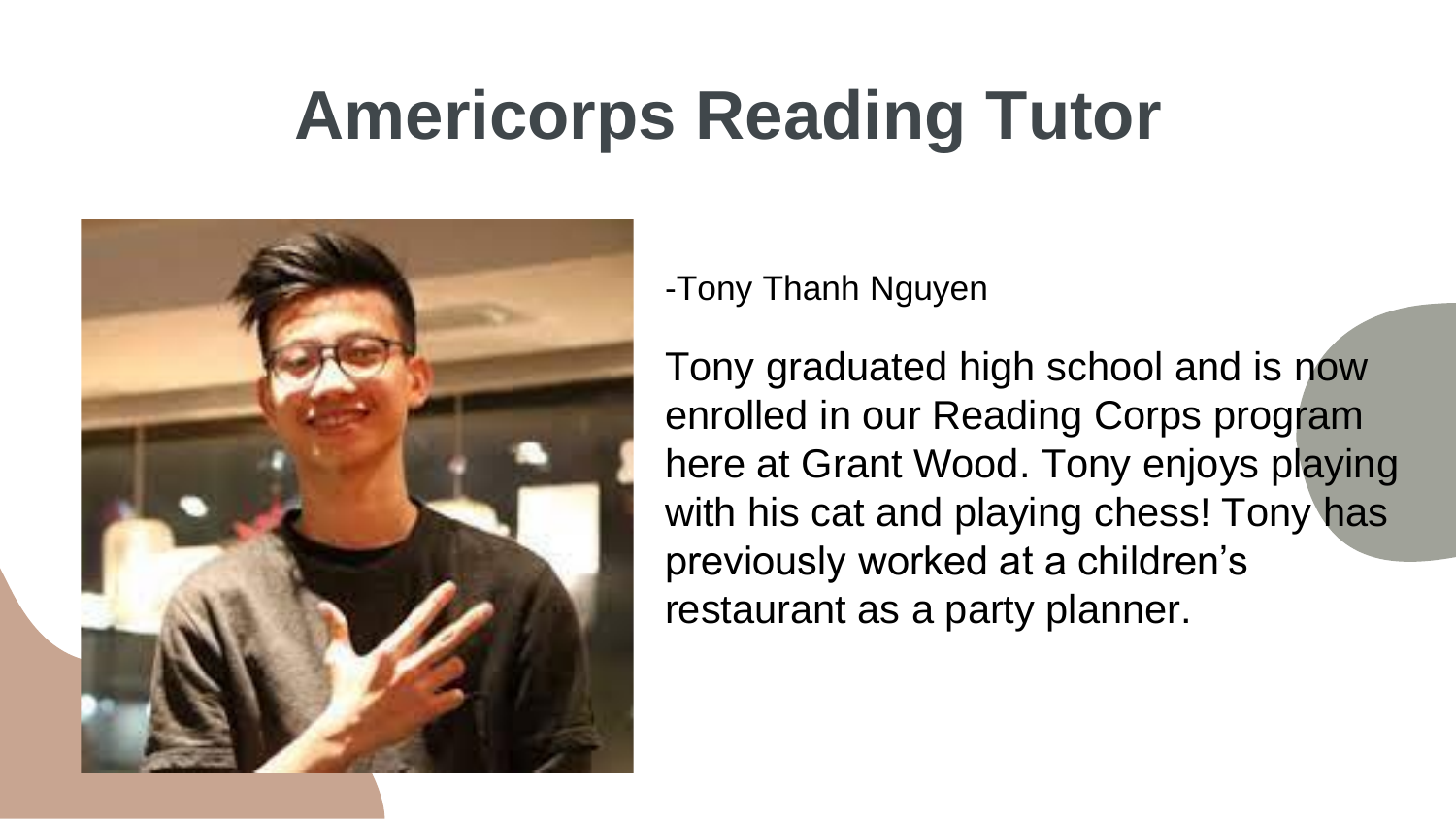# **Youth Mentor**



#### Steven Harris

Steven graduated from Davenport Central High School. He continued his education at Black Hawk College and majored in Sports Management and Coaching. Steven spends his free time with his two sons. Steven is currently a paraeducator at Grant Wood! Previously, Steven has played semiprofessional basketball for a variety of teams for the last 7 years.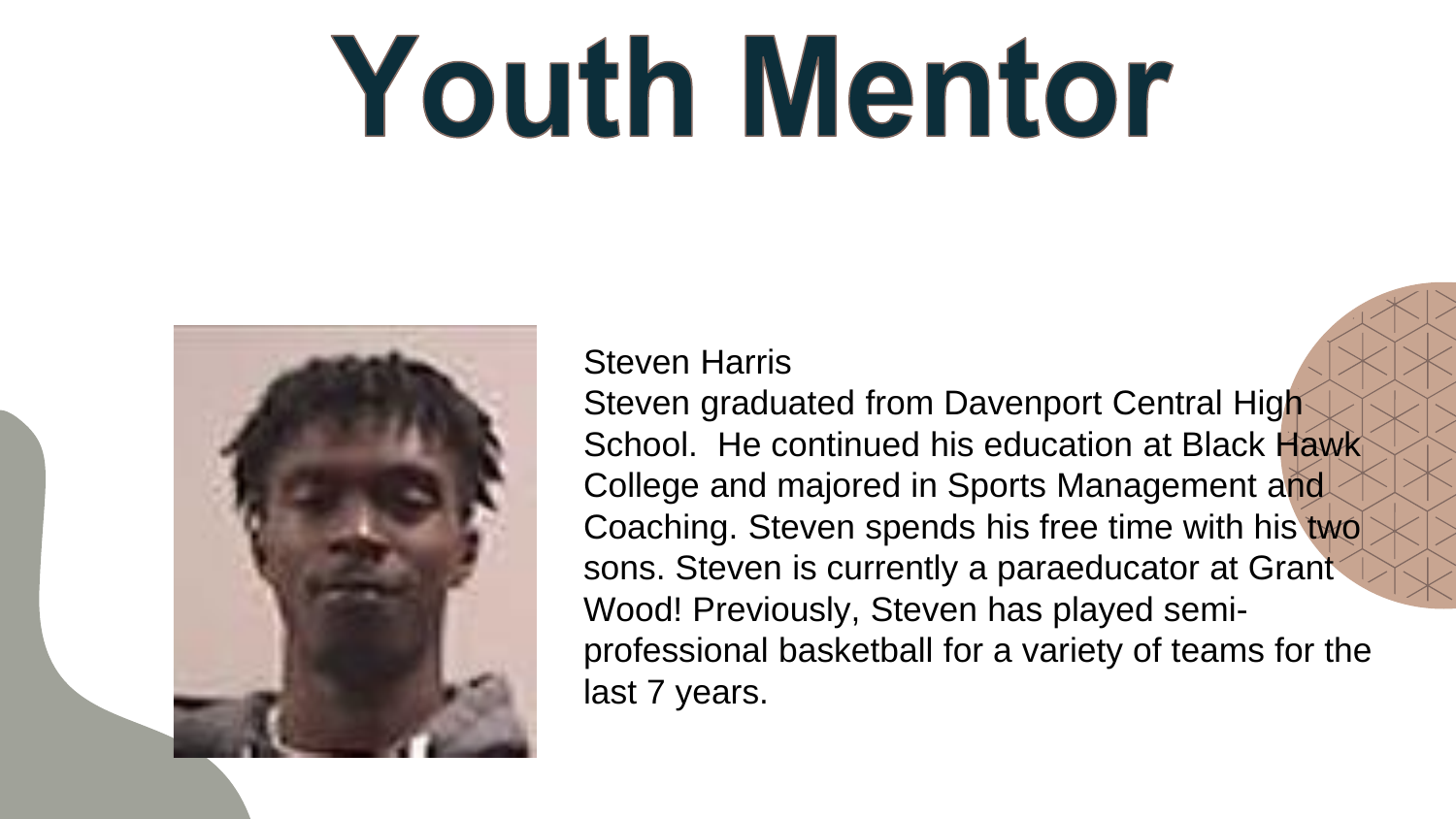# Youth Mentor



#### -Lincoln Thomas

Lincoln graduated from Clinton High School and furthered his education at Grand View College University. He majored in sports management and minored in marketing. Lincoln enjoys playing basketball! Lincoln previously worked at Victory Kids Sports.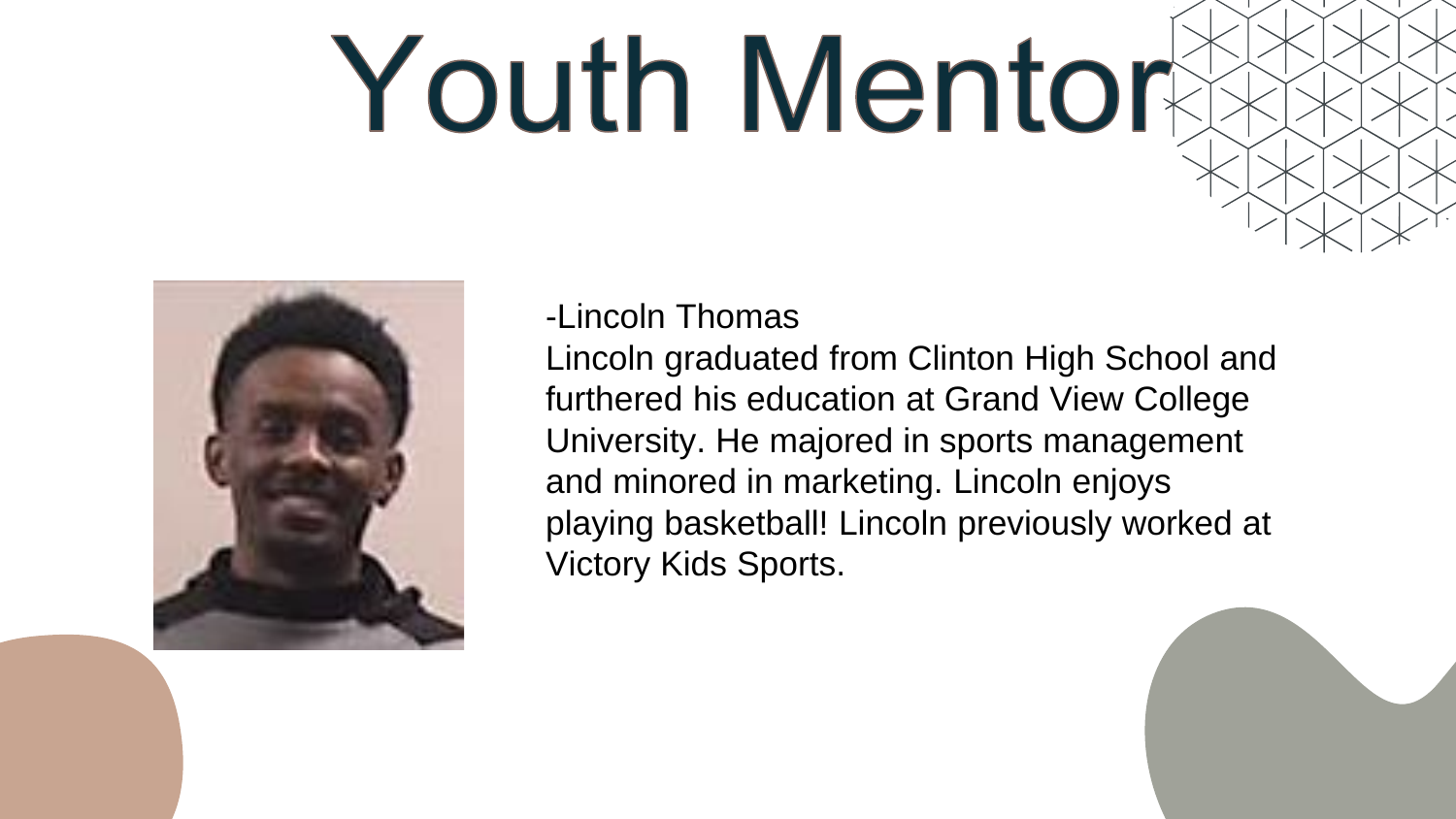para educator as well as a Youth Mentor at Grant Wood. Aubrey is an established author and poet in the Quad City area. Barnes graduated from Rock Island High School and attended St. Ambrose University. He graduated from Western Governors with a degree in educational studies.

## Aubrey currently serves as a **Aubrey Barnes**

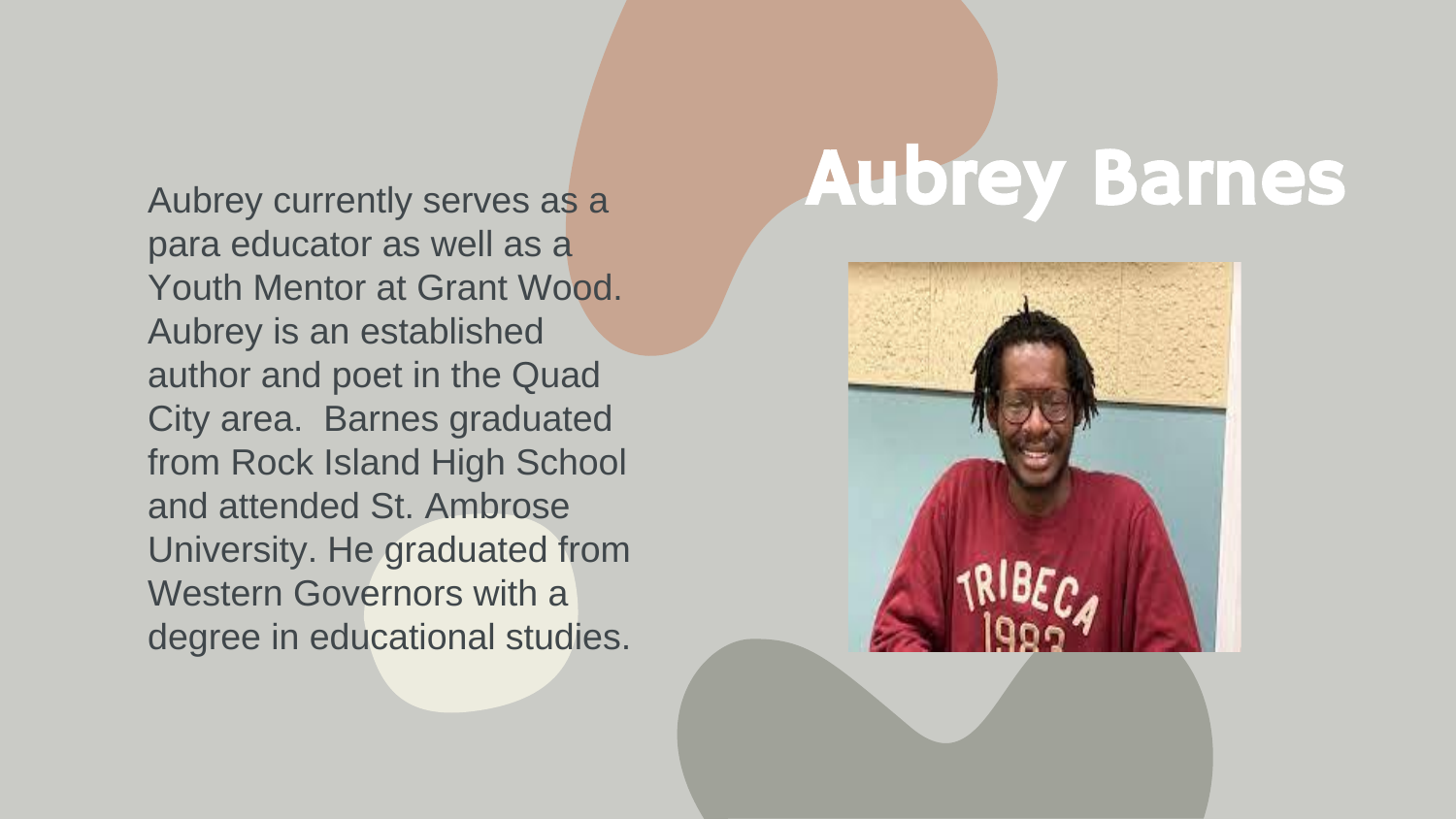## Adriene Latham

Adriene is a 2021 North Scott graduate. She excelled in basketball and soccer in high school and currently plays for the St. Ambrose University Women's Soccer team. Adriene is an education major at Ambrose and serves as a Grant Wood Youth Mentor.